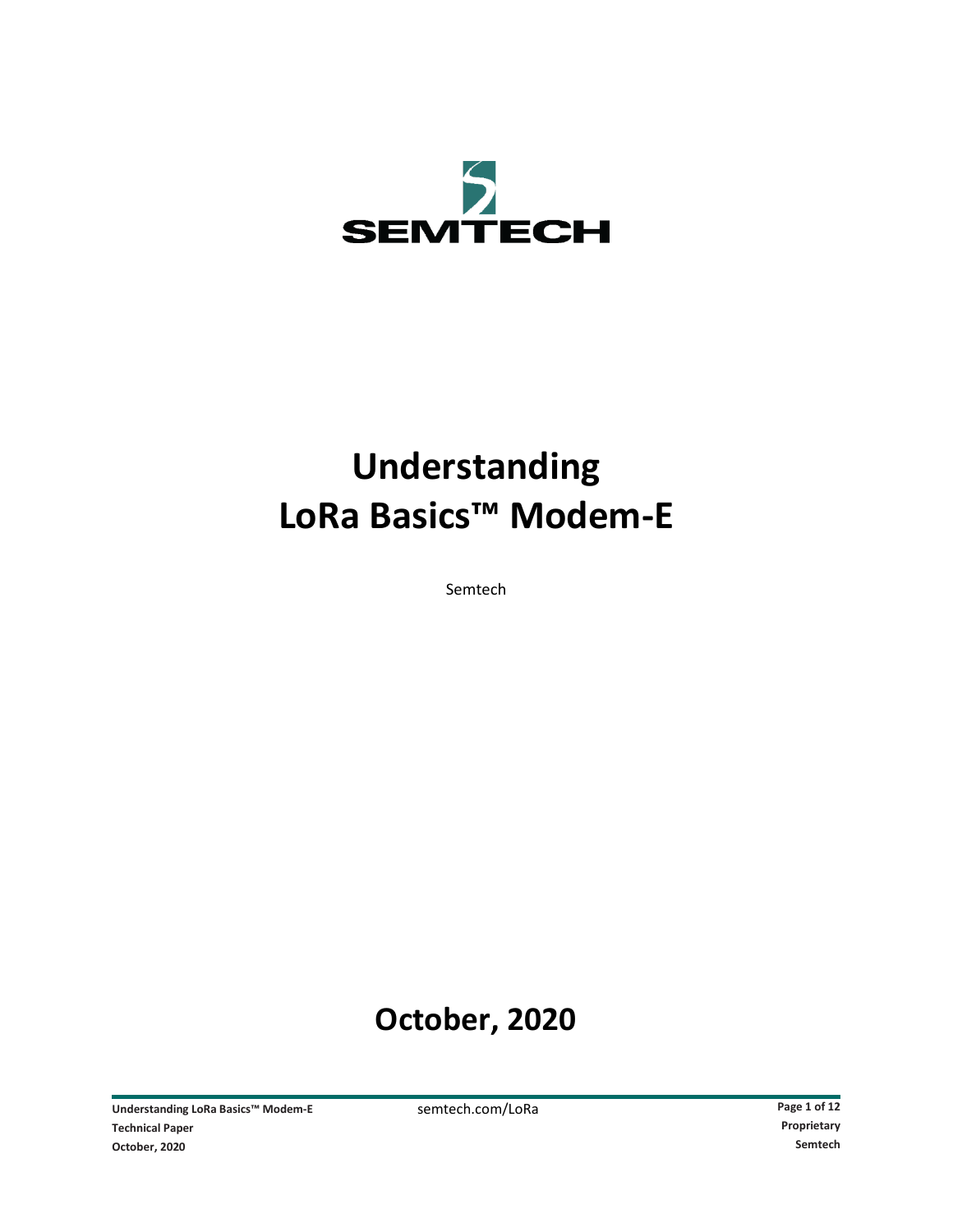## **LR1110 – One Chip with Two "Flavors"**

The LoRa Edge™ LR1110 is configured by default as a transceiver. The core transceiver functionality features the LoRa® capability that minimizes current consumption while providing ultra-long range spread spectrum communication and high interference immunity. Semtech's patented LoRa modulation technique, used in SX127X, SX126X and LR1110 devices, can achieve a sensitivity of over -148dBm using a low cost crystal and bill of materials. The high sensitivity, combined with the integrated +20 dBm power amplifier, yields industry leading link budget. This makes it optimal for any application requiring range or robustness. LoRa provides significant advantages in both blocking and selectivity over conventional modulation techniques, solving the traditional design compromise between range, interference immunity and energy consumption.

## Transceiver Firmware

The architecture of end-node design when employing a transceiver for LoRaWAN® has the application processor hosting the LoRaWAN stack (the logic to support the LoRaWAN MAC), as well as the application logic (read sensor, send update, sleep, wake, etc.). The LoRaWAN stack and interactions with the LoRaWAN network server, including Join and data transport would be the responsibility of the application processor. However, the same LR1110 can be modified with the LoRa Basics™ Modem-E firmware stack.

## LoRa Basics Modem-E Firmware

The Modem-E firmware adds a number of features to abstract the operation of the transceiver functionality. The Modem-E firmware allows developers to work at a high level with the LR1110, leaving the details of the LoRaWAN protocol and all communication to the firmware. The Modem-E firmware uses single API commands to exercise all of the interactions for the network. Examples of single-commands through the Modem-E interface are: joining the network, sending a data packet and completing a Wi-Fi scan. The Modem-E firmware also unlocks a significant number of other automated services enabled by LoRa Cloud™ that you can take advantage of through a simple, serial interface to the LR1110 chip. This allows you, as an end-node developer, to focus on the key aspects of the application itself and allocate the communication functionality to the LR1110 with the LoRa Basics Modem-E firmware.

The next couple of sections will review the capabilities of the LoRa Basics Modem-E firmware and also provide a high-level comparison between the Transceiver and Modem-E firmware versions.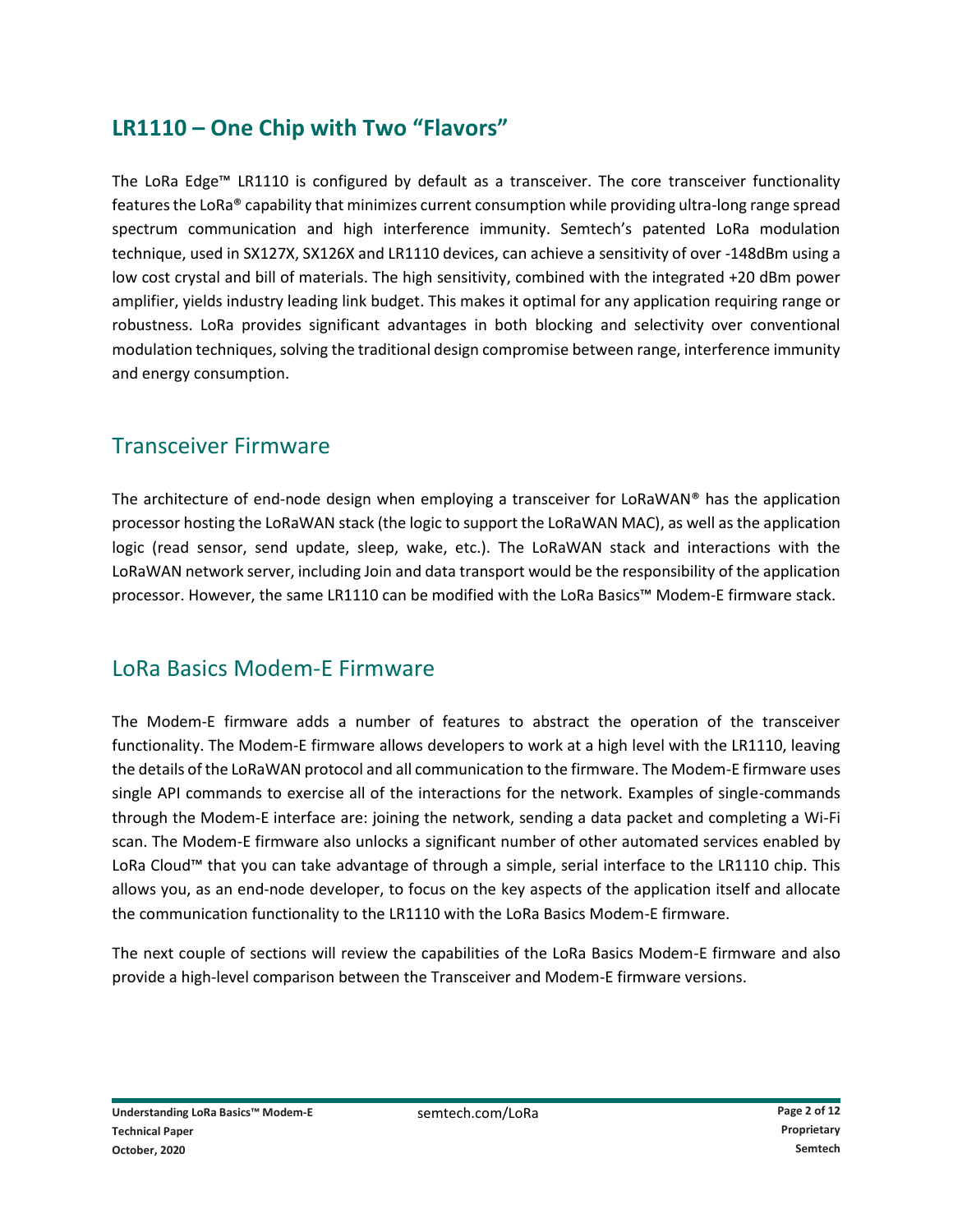## **LoRa Basics Modem-E Feature Set**

Functions of the LoRa Basics Modem-E include:

- LoRaWAN protocol version 1.0.3, Class A, EU863 & US902 Regional parameters
- Single command Join process
- Single command data upload
- Fully-automated device management service (provided through Semtech's LoRa Cloud Device & Application Services)
	- o Device Configuration
		- **ADR Profile**
		- **Reporting interval**
		- **Regulatory region**
		- **Application-specific status**
		- **Application layer clock synchronization data**
	- o Device Status
		- **Battery voltage**
		- **EXPLOREGIST Charge counter/Battery life prediction**
		- **Temperature**
		- Strength of last downlink SNR/RSSI
		- **Duration since last reset**
		- **•** Duration since last downlink
		- **Firmware CRC**
		- Crash log data
		- **Modem reset count**
		- **GNSS Almanac status**
		- **GNSS Almanac debug response**
	- o Single command large file transfer uplink
	- o Single command Reliable Octet Stream Encoding (packet loss prevention and recovery)
	- o Clock synchronization
	- o OTA Patch Update (coming soon)
	- o FUOTA unicast, FUOTA multicast (coming soon)
- Single command GNSS scanning
- Single command passive Wi-Fi scanning
- Automated GNSS assistance, including almanac and timing information (faster GNSS scan time)
- Remote reset and re-keying
- LBT support for LoRaWAN (in Japan only)
- Future upgrades to the LoRaWAN specification and other new features

## **Comparison: Transceiver vs. LoRa Basics Modem-E**

The following chart shows the differences in features between the Transceiver and LoRa Basics Modem-E firmware: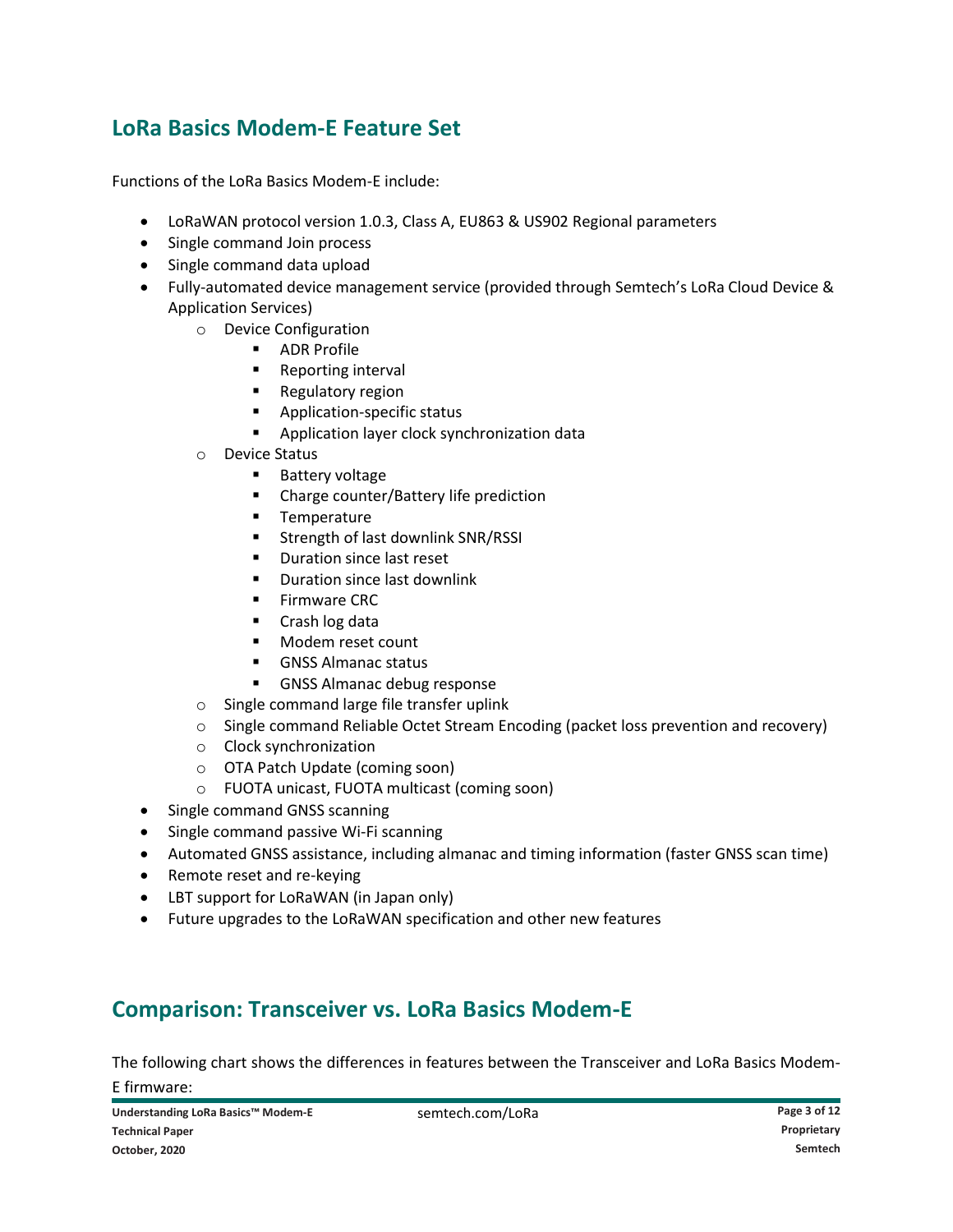|                              | <b>Transceiver</b> | <b>Modem-E</b>        |
|------------------------------|--------------------|-----------------------|
| <b>LoRaWAN Stack</b>         | External to LR1110 | Internal to LR1110    |
| <b>OTA Patch</b>             | <b>NA</b>          | Available Soon        |
| Join a network               | External to LR1110 | Single API call       |
| Send a data packet           | External to LR1110 | Single API call       |
| <b>Automated GNSS aiding</b> | External to LR1110 | Handled automatically |
| Uplink large file transfer   | External to LR1110 | Single API call       |

Figure 2 shows the main elements in a typical end-node using the Transceiver versus using the Modem-E firmware.



**Figure 1: Transceiver end node compared to a Modem-E end node**

## **Preparing Your LoRa Basics Modem-E for a LoRaWAN Network**

The LoRa Basics Modem-E is shipped from the factory configured as a LoRa Edge transceiver. The transceiver functionality contains all of the core LoRa capabilities and has secure storage of the provisioning keys of the chip for LoRaWAN. However, to automatically take advantage of all of the integrated features with the LoRa Cloud API, the transceiver must be updated with LoRa Basics Modem-E firmware prior to shipping it as a product.

## Upgrading the LoRa Edge LR1110 Transceiver to LoRa Basics Modem-E

The customary point in the end-device assembly process for upgrading the transceiver will be on the device production line. The LoRa Basics Modem-E full embedded firmware image is supplied. To convert the LR1110 from transceiver mode to Modem-E, the Modem-E firmware must be loaded onto a running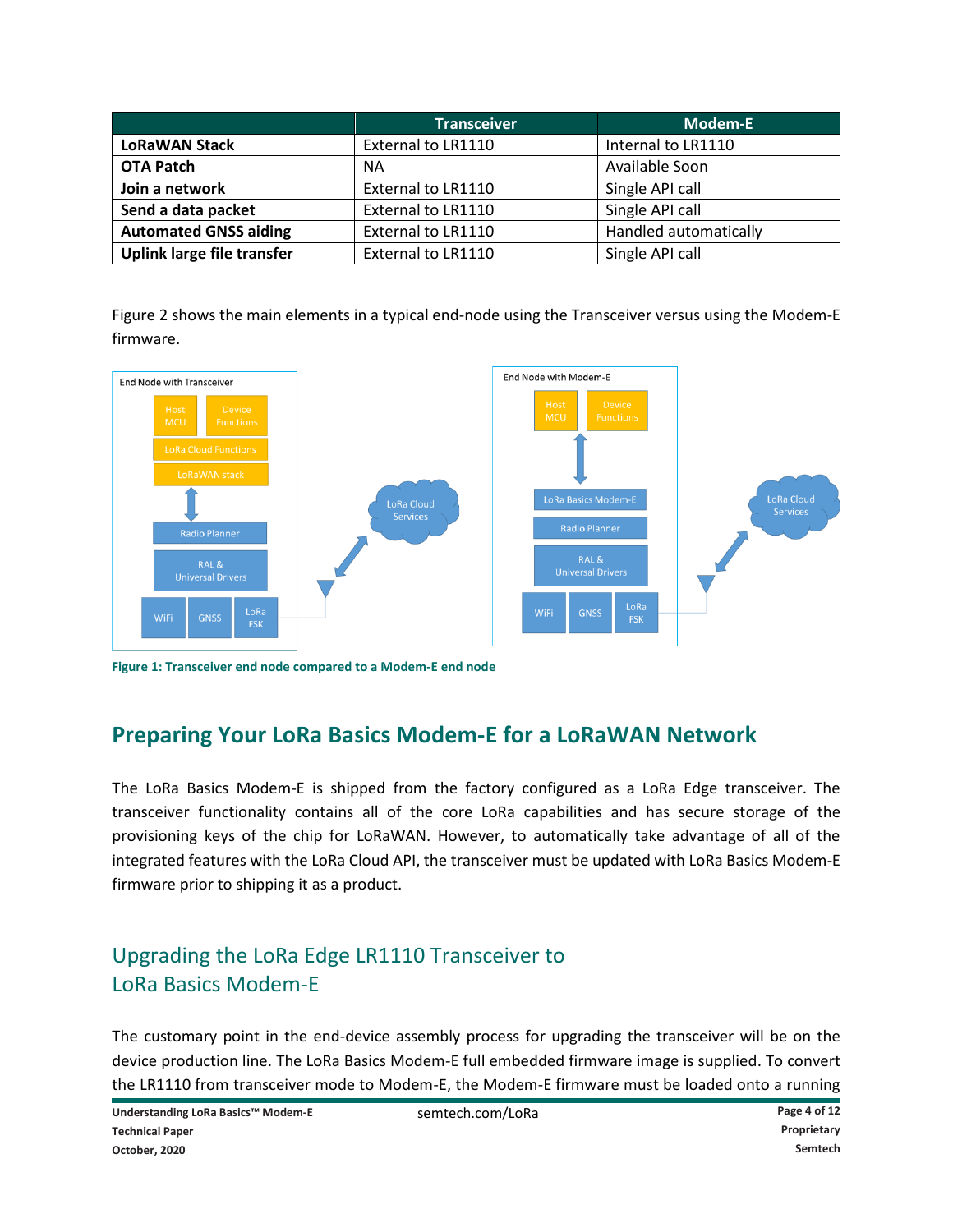LR1110 transceiver, from the transceiver's host controller, via an SPI interface as shown in [Figure 2.](#page-4-0) The LR1110 bootloader will authenticate the firmware and will allow further execution. Only firmware images provided by Semtech can run on the LR1110. The LR1110 will also support patch updates, typically for maintenance in the field.



<span id="page-4-0"></span>**Figure 2: Program the Modem-E firmware with external host**

## Accessing DevEUI, AppEUI and PIN: Two Methods

LoRa Basics Modem-E is designed specifically for simple, secure provisioning. It comes pre-configured on the LoRa Cloud Device Join service. To access this service, provisioning information must be extracted directly from the LoRa Basics Modem-E. This information can be extracted at any time; however, a logical time for collecting and possibly using the provisioning information is during (or just after) the device firmware is updated. The basic provisioning information is the DevEUI (which is also the ChipEUI) and the PIN/Claim Code. The AppEUI/JoinEUI can also be specified for applications that require this value.

The first method for extracting this data is via the LR1110 SPI interface using the *GetChipEUI* API command for the DevEUI/ChipEUI and the *DeriveRootKeysAndGetPin* command for the PIN/Claim Code. Alternatively, you can use the Modem commands (once the LoRa Basics Modem-E firmware is loaded) and extract the data via the modem interface using the *GetChipEui* and *GetPin* commands respectively for DevEUI and the PIN/Claim Code.

Regardless of which method you use to extract the DevEUI/ChipEUI and PIN/Claim Code, you will need this data to provision the device via the LoRa Cloud Device Join service.

## **LoRa Basics Modem-E Deployment**

A key motivating factors for developing the LR1110 was to simplify and secure the provisioning process of LoRa devices. While end-to-end security is built into the LoRaWAN specification, how device security keys are handled can be confusing and insecure. By building industry-leading security directly into the chip, the keys used to protect both the identity of the device on a LoRaWAN network and the traffic sent to and from the device are never exposed outside of the secure network system. Therefore, there is no need for files, databases, printouts or other, less robust methods of distributing those keys. The provisioning information is accessed directly through the LoRa Basics Modem-E interface and then used to provision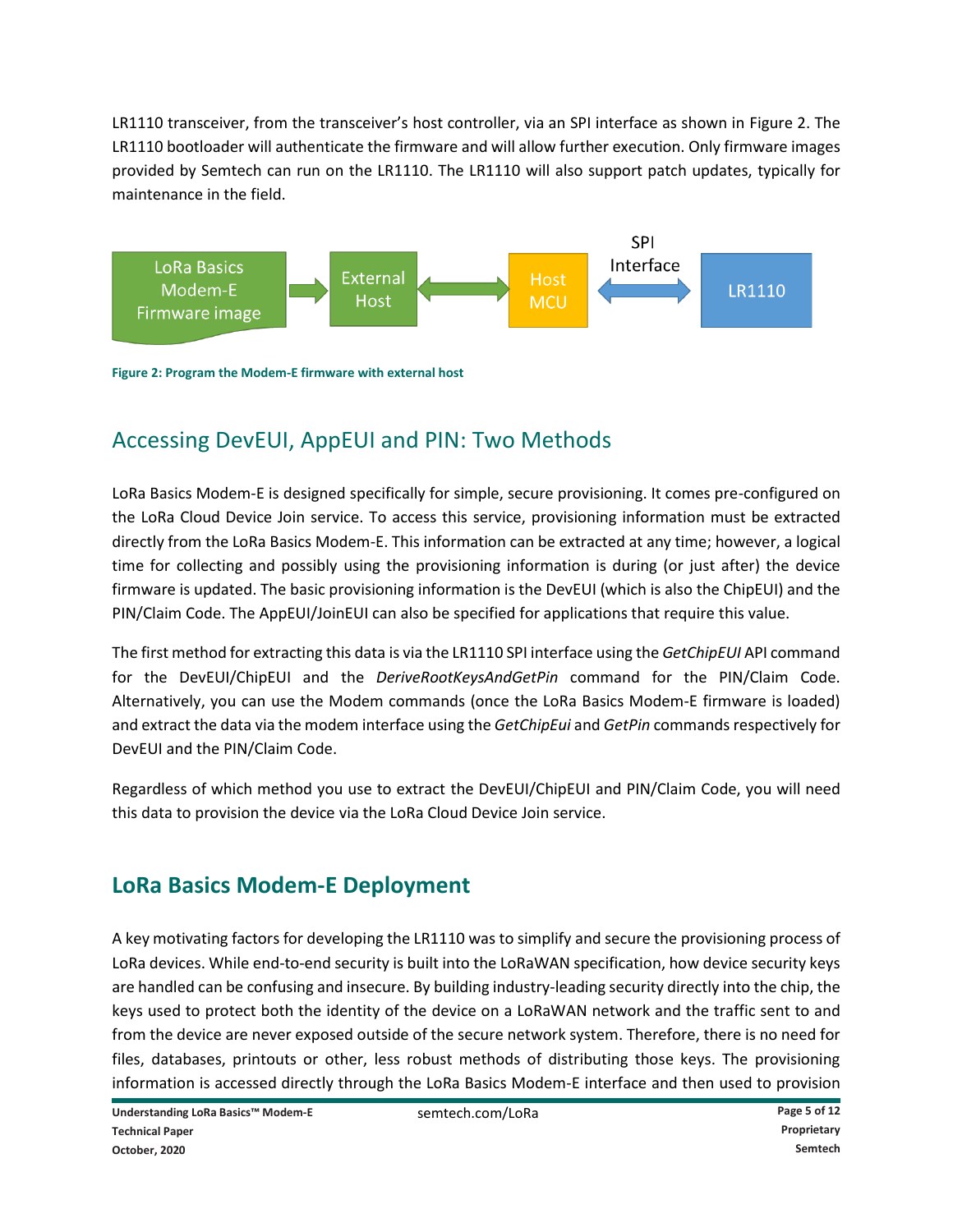the device via the LoRa Cloud Device Join service. Once the device is claimed via the LoRa Cloud Device Join service, the network will authenticate the device and enable LoRaWAN traffic to flow securely to the designated LoRaWAN Network Server.

The steps involved in deploying an end-node with the LoRa Basics Modem-E firmware are:

- 1) Create a LoRa Cloud Portal account
- 2) Create an application ID in your account
- 3) Claim the device using the DevEUI and Claim/PIN code
- 4) Select a LoRaWAN network server for your application and device

One of the key features of the new LR1110 chipset is that the keys for LoRaWAN are securely embedded on the device and are never exposed during the manufacturing and deployment process.

The purpose of mapping the network server to your application ID is so that specific parameters can be setup for handling data when operating with that network server. Two common settings for each application definition are the *network server* and *wrapkey*. The *network server* is the identifier of the LoRaWAN network server that will be associated with this Application Owner configuration. The *wrapkey* is a specific token used for encrypting the AppSKey from the LoRaWAN session. (The unencrypted AppSKey is used for encrypting the LoRaWAN payload data between the device and Application Server in LoRaWAN.) The *wrapkey* can be null, indicating that the AppSKey will be passed from the LoRaWAN Network Server to the Application Server without being encrypted. For more information on working with the AppSKey see the [LoRa Cloud Device Join documentation.](https://lora-developers.semtech.com/resources/tools/cloud-services/lora-cloud-device-join)

Once the network server is configured for your application ID on the LoRa Cloud Device Server, the Device Join process can be performed. The network server that sees the join request from the claimed device will forward it on to the LoRa Cloud Device Join service. In turn, the Device Join service will securely access the root keys for the device, processing them on a Hardware Security Module (HSM)<sup>1</sup>, which derives the session keys and returns them, along with the Join Response, to the network server. If a *wrapkey* is defined for the application associated with the network server, the AppSKey is returned encrypted. Otherwise, the AppSKey will be in plain text. The network server will send the join response to the device. Once a data message is sent from the device to the network server after the join response has been received, the joining will be complete and the device will be configured to operate on that network server. [Figure 3](#page-6-0) illustrates the Device Join process:

l

 $<sup>1</sup>$  HSM stands for Hardware Security Module. An HSM is a dedicated piece of computer equipment with a defined</sup> API that allows for the processing and distribution of secure keys and tokens in a completely self-contained device.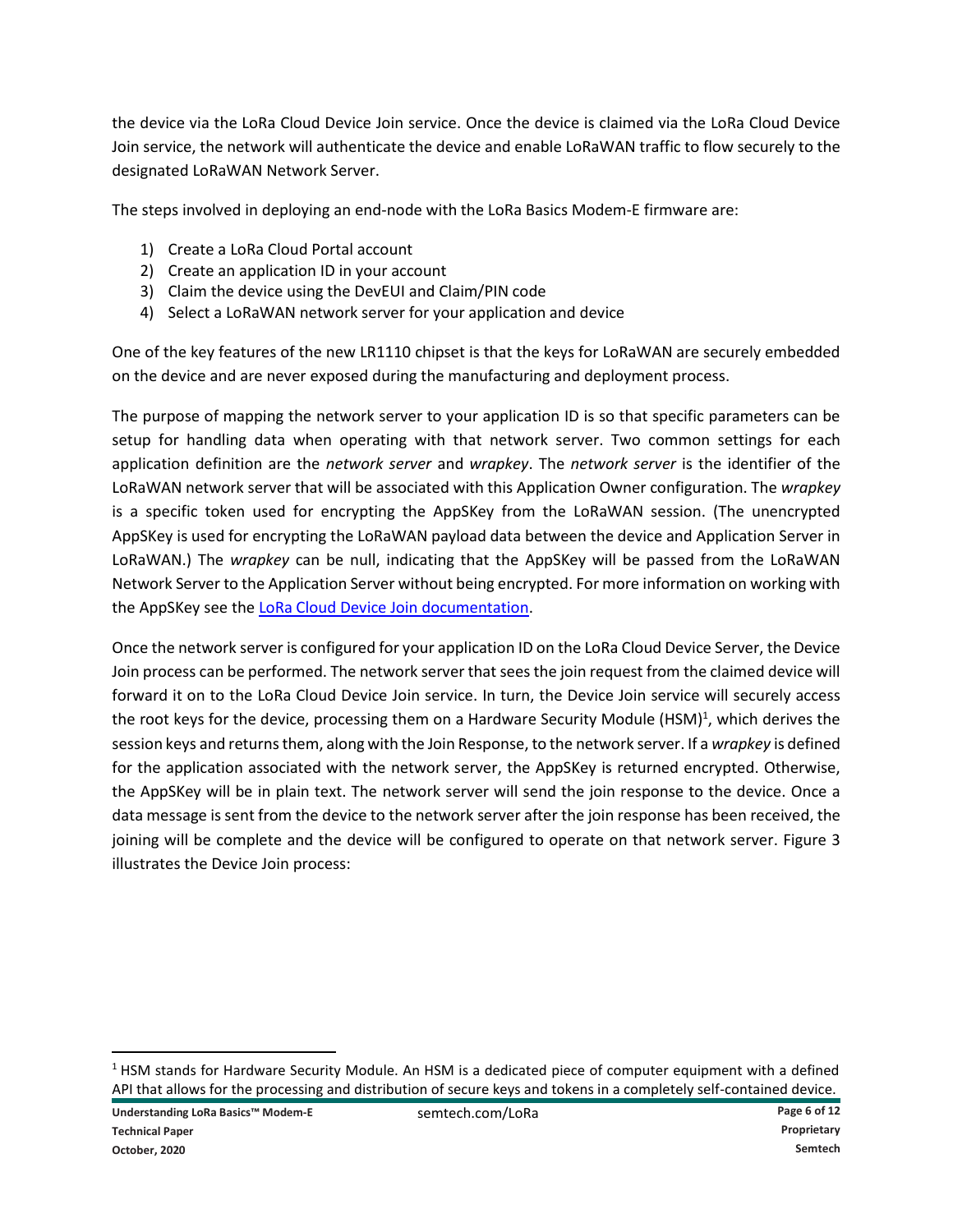

<span id="page-6-0"></span>**Figure 3: The Device Join process**

## **LoRa Basics Modem-E Operation**

The LoRa Basics Modem-E is designed with integration with LoRa Cloud Services in mind. LoRa Cloud Services provide a cloud-based interface and are used to automate and simplify some of the most useful tasks available for devices featuring LoRa. So far, we have discussed the LoRa Cloud Device Join service. There are two other LoRa Cloud services as well: the LoRa Cloud Device & Application Services and the LoRa Cloud Geolocation Service.

## The LoRa Cloud Device & Application Services

These services comprise the following features:

- **1. Periodically communicating informational messages, such as:**
	- System status, firmware version
	- Charge, voltage, temperature
	- Downlink signal quality
	- Uptime, time since last downlink
	- Device EUI, Join EUI
	- Application-specific status bytes
- **2. Triggering client-initiated management commands, such as:**
	- Mute, re-join
	- Soft reset, factory reset
	- Retrieve crash log
	- Change region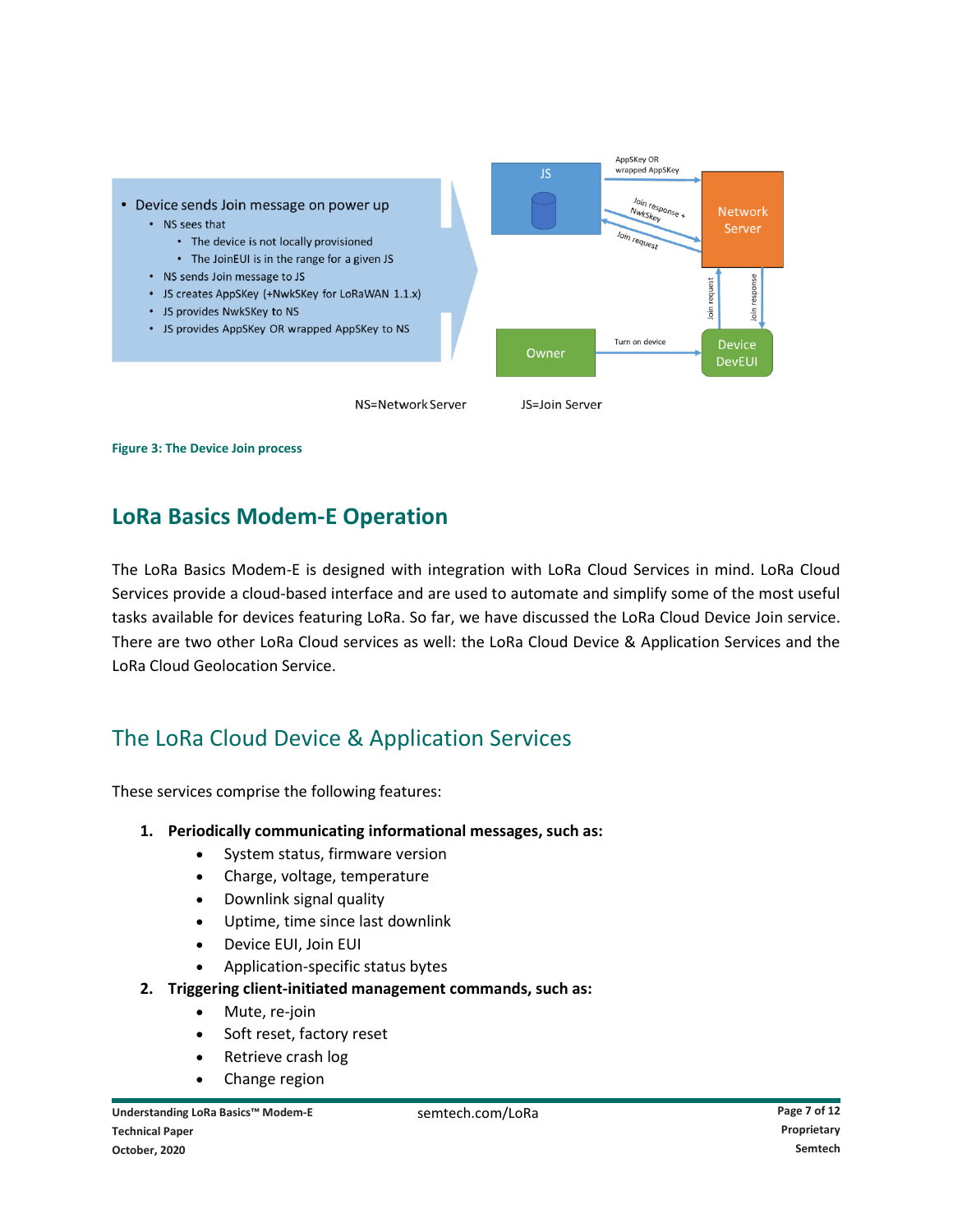- Set ADR profile
- Change reporting interval of periodic info messages
- **3. Running advanced, application-layer protocols which solve common LoRaWAN use cases, such as:**
	- Reliable Octet Stream Encoding (ROSE)
	- Large file upload to network
	- Application-Layer Clock Synchronization (ALCSYNC)

The goal of the Device & Application Services is to combine all of the most important features of managing large groups of IoT devices into a single service. Providing a single interface for features like monitoring battery life and managing firmware, greatly simplifies the operation of thousands or millions of devices on a single network. This capability allows developers and systems integrators to focus on the real value of their applications without having to first develop all of the support functionality required, such as the ability to transfer large files from the device to the network that may be necessary for certain customers.

The Device & Application Services are fully compatible with the LoRa Basics Modem-E functionality. This means that the LoRa Basics Modem-E can take advantage of these features without you needing to develop application code on the device or network to have access to this suite of features.

[Figure 4](#page-7-0) shows the flow of data from a LoRa Basics Modem-E device to a LoRaWAN network server. The network server forwards all traffic to the Application Provider. Some of that traffic has a special application port number (199), which is routed to the Device & Application Services. Regular traffic that does not travel through port 199 is passed to the application logic without modification.



<span id="page-7-0"></span>**Figure 4: Flow from LoRa Basics Modem-E to Device & Application Services**

**Understanding LoRa Basics™ Modem-E** semtech.com/LoRa **Page 8 of 12 Technical Paper Proprietary October, 2020 Semtech**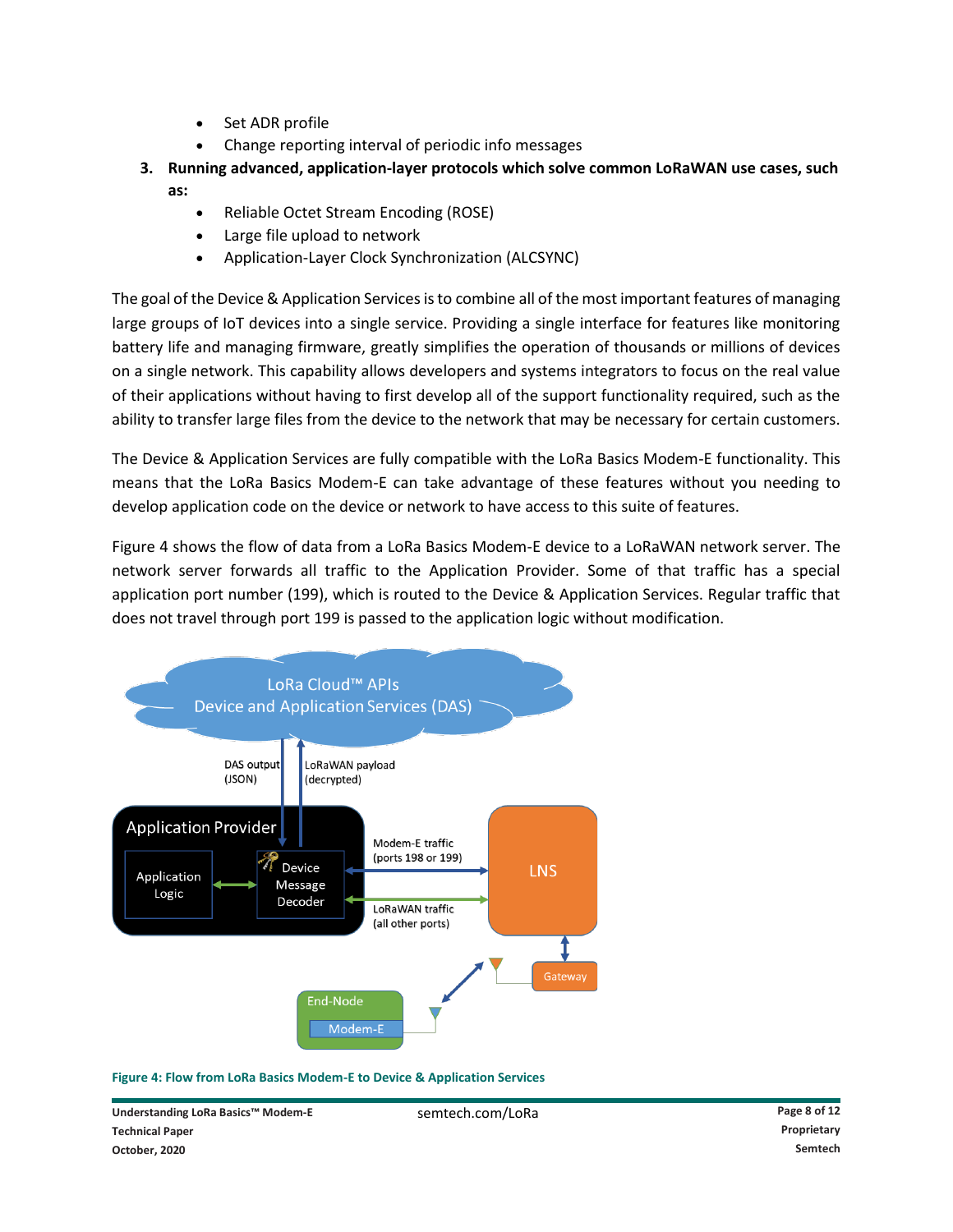#### **Owner and Token**

In order to use the Device & Application Services for a given LoRa Basics Modem-E device, you must create an Application Owner and then create a token for transmitting data to the Device & Application Services.

To create an Application Owner that can use the Device & Application Services, first login to your LoRa Cloud account [\(https://www.loracloud.com\)](https://www.loracloud.com/) and select the **LoRa Cloud Device and Application Services**. From the Device & Application Services landing page, select **Manage Owners**. On the **Manage Owners** page you will create an owner or owners and then set the currently-active owner.

#### **Adding Devices**

Devices are managed either through the Device & Application Services API or directly from the LoRa Cloud Device & Application Services web portal. The **Manage Devices** link is used to add devices for a specific application owner. The information required to add a device to the list of managed devices is the DevEUI. Devices can be added one at a time or can be added in bulk by submitting a list of the devices to be added.

#### **Routing the data**

After the token is created, it will be used in the API to the Device & Application Services for data transfer to and from the service. When you see port 199, send the token to the Device & Application Services.

The Device & Application Services API is implemented as a HTTP RESTful interface supporting GET, PUT, POST and DELETE. Most reports will return the current status. Some inputs to the Device & Application Services require multiple uploads before a complete result is returned, for example, large file uploads. For the cases where multiple uploads are necessary, a simple "UPLINK\_RESPONSE" is returned with no data. For further details, see the [LoRa Cloud Device & Application services documentation.](https://lora-developers.semtech.com/resources/tools/cloud-services/lora-cloud-device-and-application-service)

## The LoRa Cloud Geolocation Service

The LoRa Basics Modem-E has built-in features for geolocation. This information can be sent to the LoRa Cloud Geolocation API for an estimate of the location a device. When gateways receive a data packet transmitted by LoRa Basics Modem-E devices, they also generate metadata such as received signalstrength, signal-to-noise ratio, and time of arrival (TOA) or time difference of arrival (TDOA). When this metadata from the gateways is assembled into a suitable query and transmitted via the LoRa Cloud Geolocation API, the service is able to calculate the location of the device.

## **Types of Service**

There are three localization technologies available: LoRa, Wi-Fi and GNSS. The LoRa method uses signal strength, signal timing and other metadata from the device signals to calculate a location. Similarly, the Wi-Fi method uses the signal strength of Wi-Fi access points within range of the device to estimate the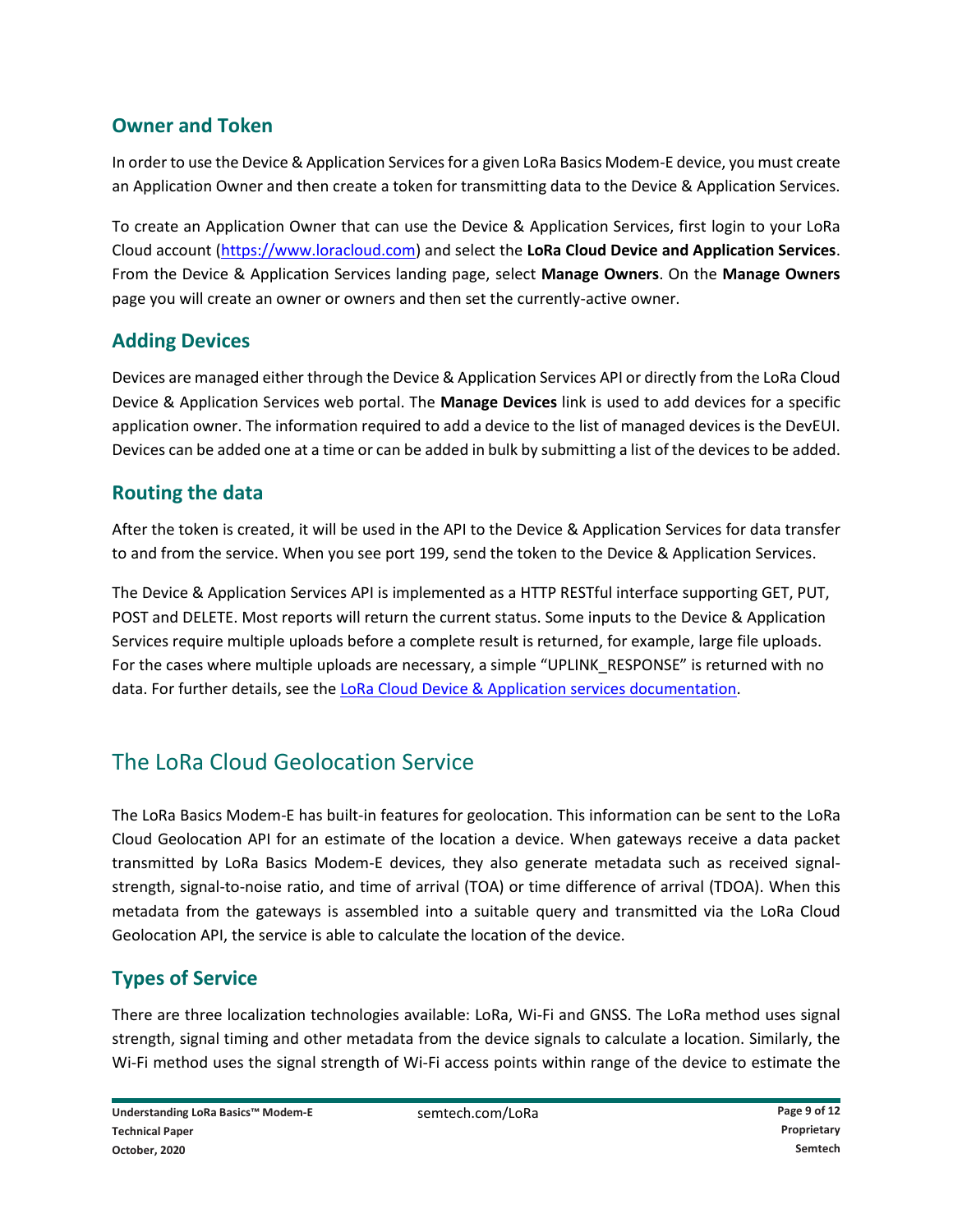device's location. Finally, LoRa Basics Modem-E can measure timing information from multiple GNSS satellite sources to estimate the position of a device based on those signals.

#### **Subscription Level and Tokens**

There are different subscription levels for the LoRa Cloud Geolocation service. The subscription that best suits your needs will depend on the monthly traffic levels that will be used by a given application. For example, regardless of subscription level, each account will have two default tokens, primary and secondary. The combined traffic associated with both tokens will be accumulated. The accumulated totals will count towards the monthly total. For the free introductory tier, up to 1,000 locations can be computed every month. If you need to compute more than 1,000 locations in a month, paid plans are available. Paid plan subscription levels range from computing hundreds of thousands of locations to many millions. Log in to the [LoRa Cloud Portal](https://www.loracloud.com/portal/device_management/tokens) and see the **Manage Subscriptions** page in the **LoRa Cloud Geolocation** area for further information on pricing plans.

## **Getting Location Results**

To use the LoRa Cloud Geolocation API, you will need scanned information for LoRa signals, Wi-Fi scan or GNSS measurements, provided by the LoRa Basics Modem-E. The LoRa signals and Wi-Fi scan results will be passed to the API with either the primary or secondary token to the v2 API. For the LoRa signals, this can include RSSI and SNR information as well as TDOA information. If TDOA information from encrypted sources is to be passed to the API for processing, it must be decrypted before being sent to the Geolocation API.

GNSS measurements are passed via the Geolocation API v3 interface to the Geolocation Service. The Geolocation Service will process the measurements passed to the API into a location. GNSS performance can be enhanced with GNSS assistance for both timing and satellite almanac accuracy. This GNSS assistance information can be provided through the LoRa Cloud Device & Application Service.

#### **Getting Almanac Data for GNSS Aiding**

GNSS operates by utilizing ranging measurements from a satellite to a receiver (in this case a LoRa Basics Modem-E device). The acquisition of the signals can be improved by providing information about the GNSS satellites and the current local conditions. The LoRa Cloud Device & Application Services allow for timing information to be provided to the LoRa Basics Modem-E through the clock synchronization protocol. Additionally, there are two supported levels of almanac assistance for providing GNSS satellite predictions. The two almanacs are the full almanac, and the "efficient" (i.e., compact) almanac. The full almanac is what it claims—it contains the full slate of almanac data. The *efficient* version is optimized for lower communication bandwidth. Over time, the true satellite positions diverge from the fixed almanac parameters, regardless of which almanac you are using. This means that the almanac must be updated regularly. The Device & Application Services are designed to allow for these updates on a regular basis.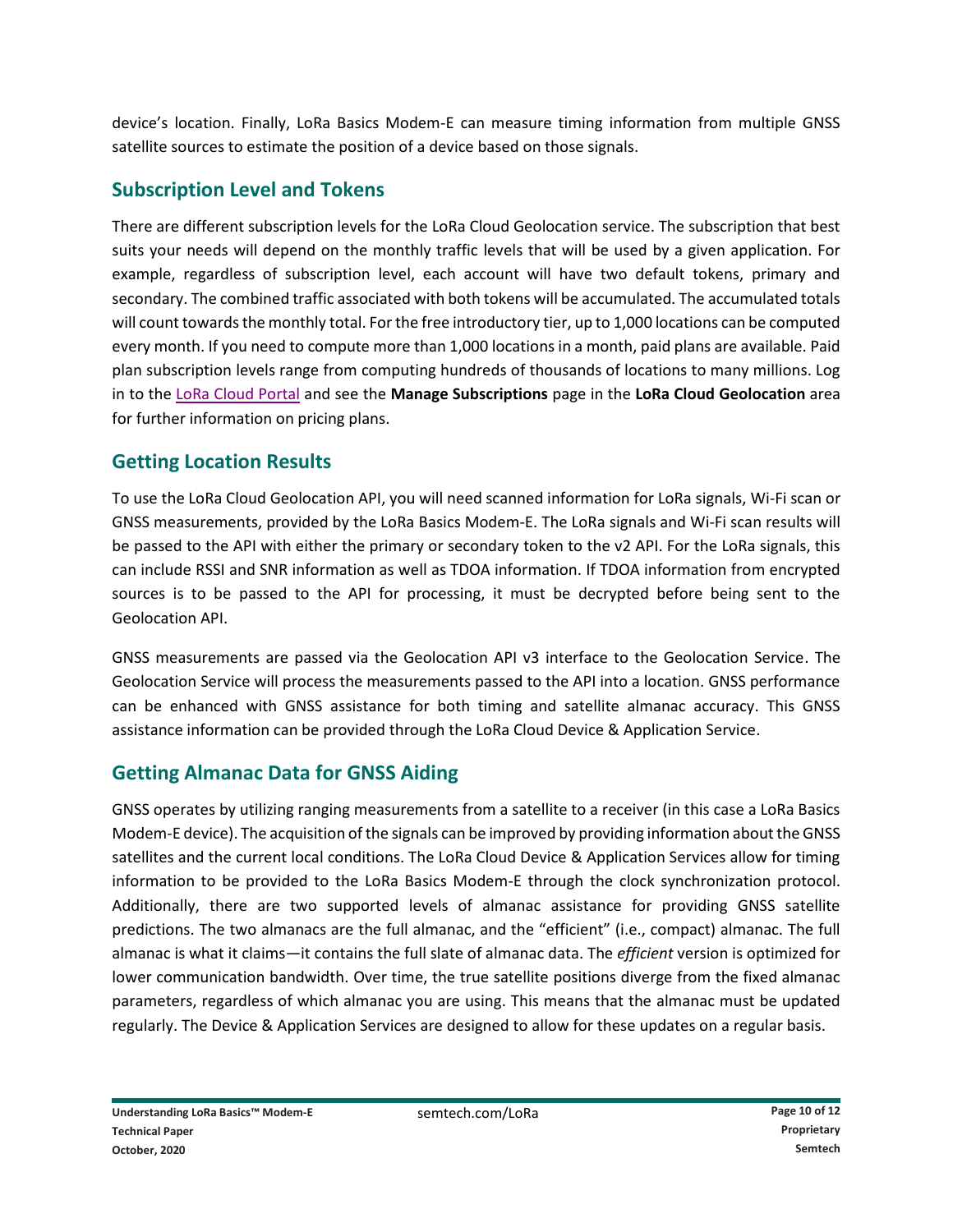## **Conclusion: The Value of LoRa Basics Modem-E**

The LoRa Basics Modem-E is a new operational paradigm that uses a highly-integrated network architecture for using and managing a new generation of IoT products. It seamlessly integrates device provisioning, management, operations and localization into a single set of APIs that are enabled for LoRa Basics Modem-E devices. The combined functionality not only makes integration into your end devices easier, but allows for scalable solutions within a network infrastructure – all with a minimum amount of development. This solution was developed with modern, low power, long range LoRaWAN infrastructure, thus ensuring interoperability and a strong ecosystem of innovation.